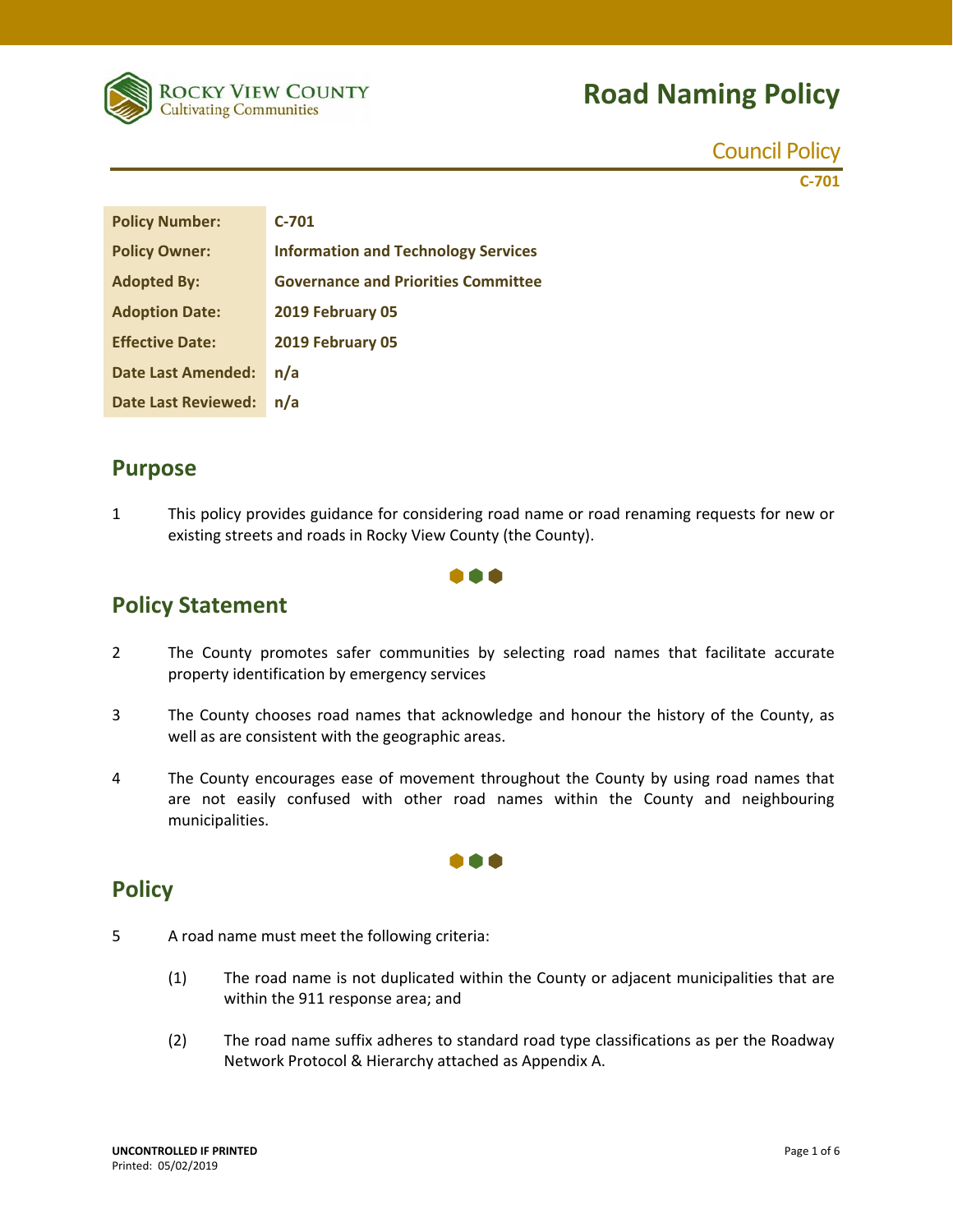

Council Policy

**C‐701**

- 6 A proposed road name is given preference where:
	- (1) The road name is compatible with existing road names;
	- (2) A historical reference is used; and
	- (3) Strong supporting rationale is provided by the applicant.
- 7 Administration determines whether a proposed road name is acceptable using the criteria in paragraphs 5 and 6.
- 8 Where Administration rejects the proposed road name based on the criteria in paragraph 6, Council considers the proposed road name at the request of the applicant who proposed the name.

 $\bullet \bullet \bullet$ 

 $\bullet\bullet\bullet$ 

 $\bullet\bullet\bullet$ 

## **References**



## **Policy History**



#### **Definitions**

1 In this policy: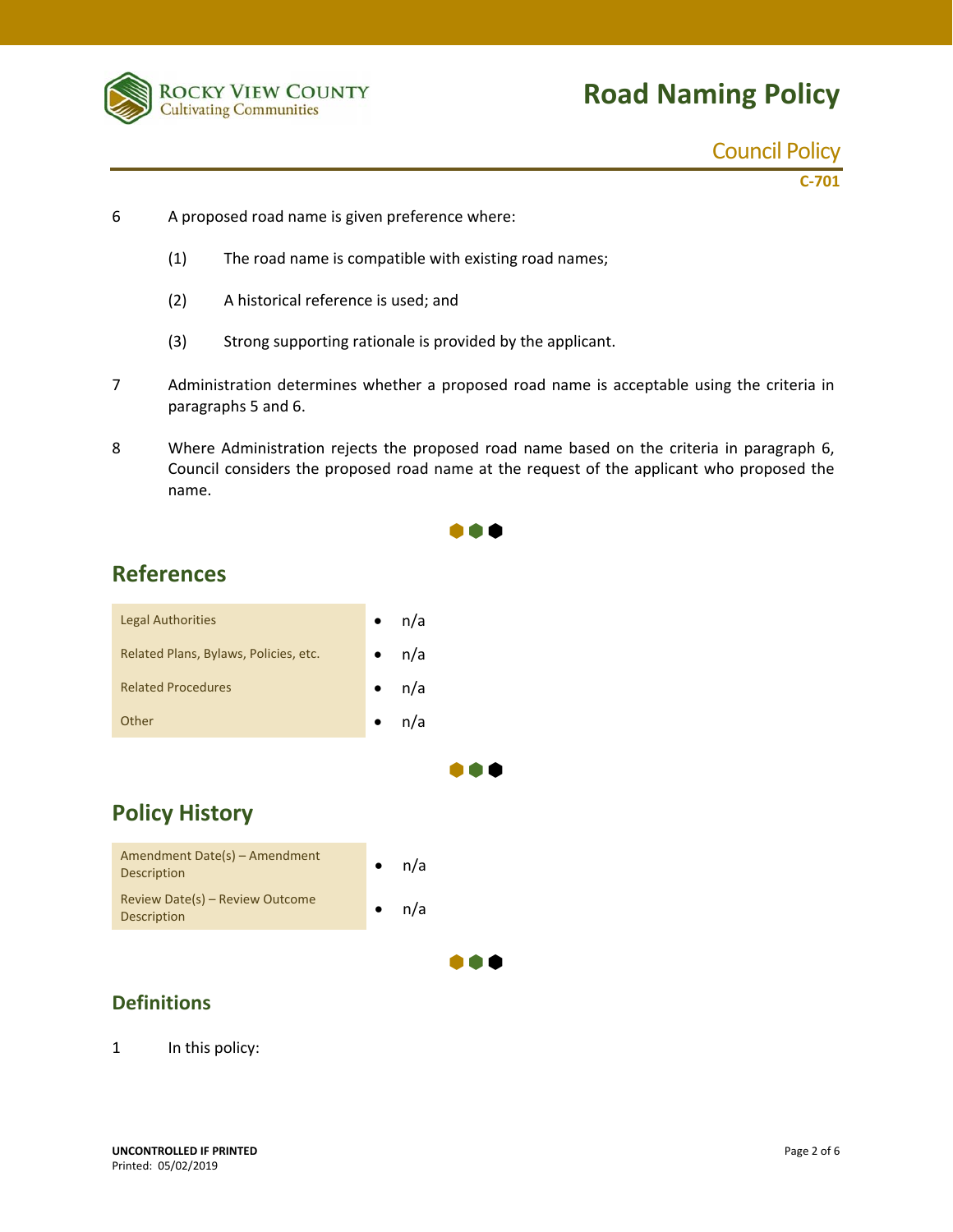

## Council Policy

**C‐701**

- (1) "Administration" means the operations and staff of Rocky View County under the direction of the Chief Administrative Officer as defined in the *Municipal Government Act,* RSA 2000, c M‐26 or their authorized delegate;
- (2) "Council" means the duly elected Council of Rocky View County;
- (3) "Rocky View County" or "the County" means Rocky View County as a municipal corporation and the geographical area within its jurisdictional boundaries, as the context requires.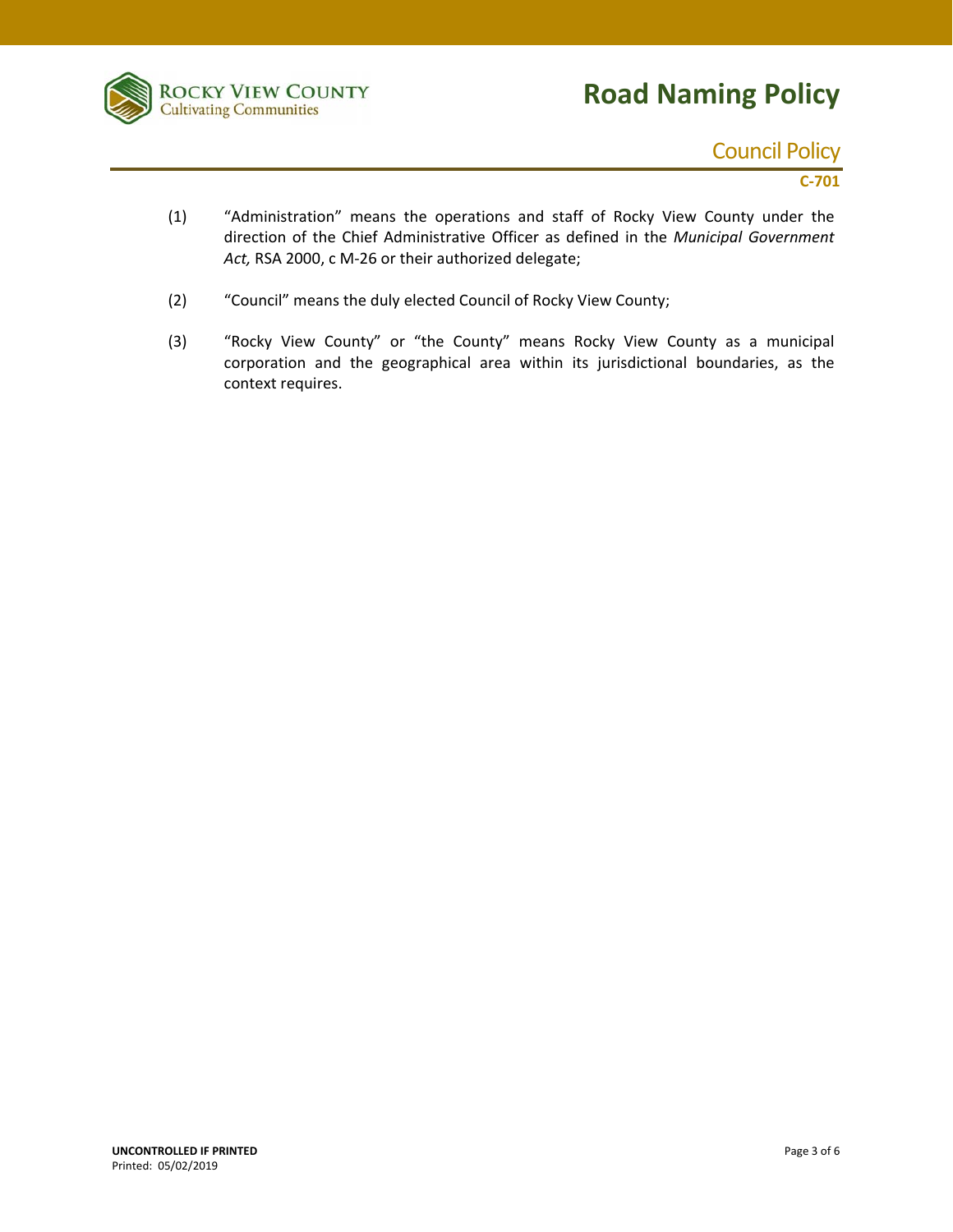

#### Council Policy

**C‐701**

## **Appendix A – Roadway Network Protocol and Hierarchy**

North-South and East-West grid roads are numerically designated by utilizing the township-range system of survey:

- East‐West roads are known as Township Roads and the numbers increment upwards from south to north.
- North-South roads are known as Range Roads and increment upward from east to west.
- Named roads officially adopted in 1996 had significant historical value and were therefore not edited to comply with any hierarchal order.

There are 3 basic road classifications in use in the County:

- "L" means local or residential;
- "C" means collector including minor and major; and
- "A" means arterial.

The classification of a road is determined by its' anticipated traffic volume, the type of subdivision it is located in (residential, commercial), the number of lots fronting onto it, and its' geometric configuration.

| <b>Road Type</b> | <b>Abbreviation</b> | <b>Definition</b>                                                                                                                | <b>Classification</b> |
|------------------|---------------------|----------------------------------------------------------------------------------------------------------------------------------|-----------------------|
| Alley            | AL                  | A narrow minor roadway                                                                                                           | (N/A)                 |
| Avenue           | AV                  | Generally numerical east-west roadways in Hamlets                                                                                | L, C, A,              |
| Bay              | BA                  | A cul-de-sac of relatively short length, generally<br>located near water                                                         | L                     |
| Bend             |                     | A roadway adjacent to or near the curved part of a<br>moving body of water                                                       | L, C                  |
| <b>Boulevard</b> | BV                  | A major roadway that may or may not be contained<br>within a single subdivision area                                             | A,C                   |
| Cape             | СA                  | A cul-de-sac located near water                                                                                                  | L                     |
| Circle           | <b>CI</b>           | A minor roadway that completes a loop upon itself                                                                                | L, C                  |
| Close            | СL                  | A "p" shaped or racquet-shaped roadway with only<br>one entry                                                                    | L, C                  |
| Common           | СM                  | Generally applied to private roadways, but can be<br>used for other roadways                                                     | L                     |
| Court            | CO                  | A cul-de-sac                                                                                                                     | L                     |
| Cove             | <b>CV</b>           | A cul-de-sac often located near water                                                                                            | L                     |
| Crescent         | CR.                 | A "u" shaped minor roadway accessible at either<br>end from the same roadway with no other<br>intersections with through streets | L, C                  |
| Dale             |                     | A roadway located in a valley                                                                                                    | L                     |
| <b>Drive</b>     | DR                  | A collector roadway                                                                                                              | C, A                  |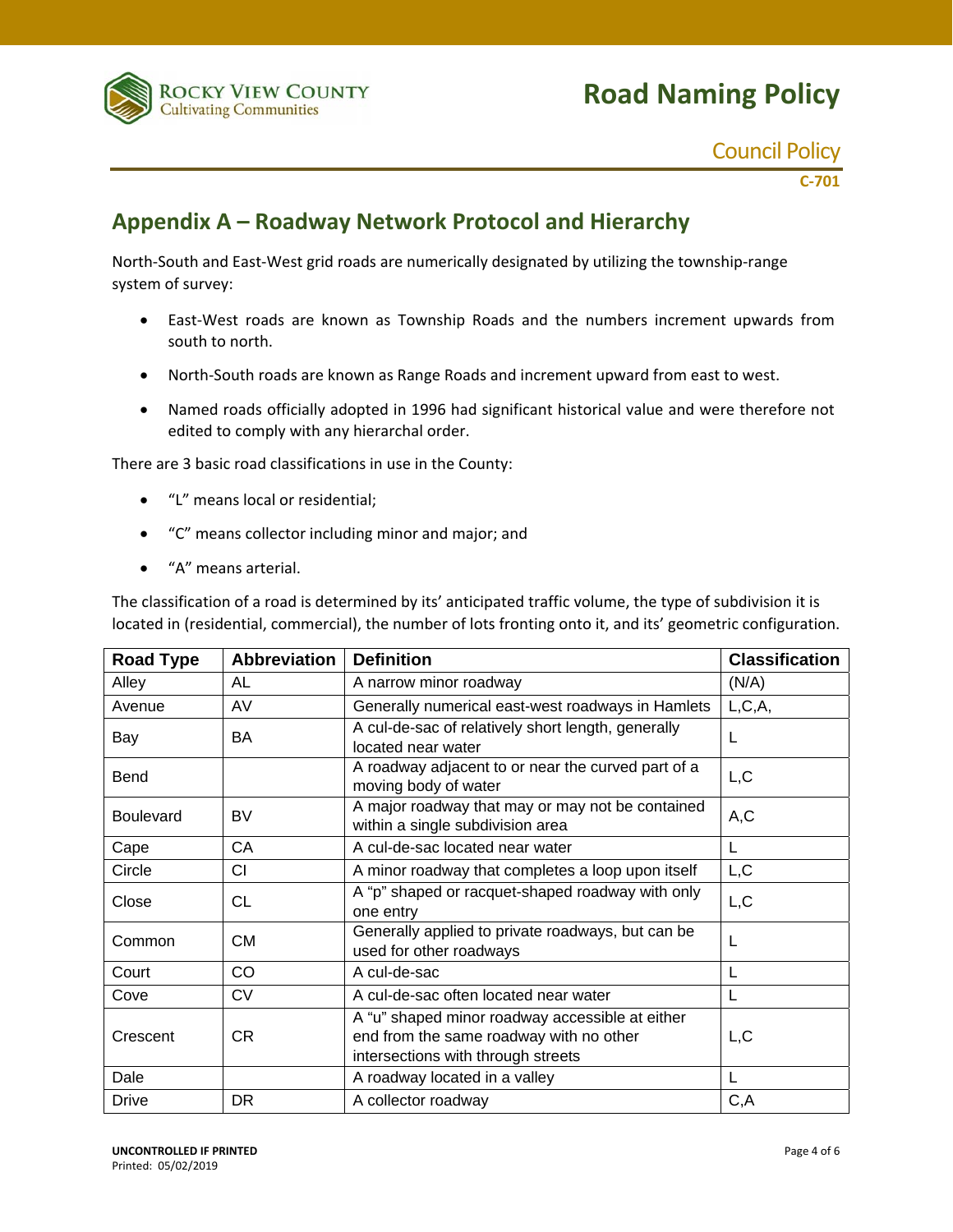

## Council Policy

**C‐701**

| Gardens        | GD           | A minor roadway where vegetation is noticeable                                                                                                                                                           | L            |
|----------------|--------------|----------------------------------------------------------------------------------------------------------------------------------------------------------------------------------------------------------|--------------|
| Gate           | GA           | A short minor roadway giving access to a<br>subdivision                                                                                                                                                  | $\mathsf{C}$ |
| Glen           |              | A cul-de-sac on or near the edge of a valley                                                                                                                                                             | L            |
| Green          | <b>GR</b>    | A minor roadway adjacent to or embracing an open<br>space                                                                                                                                                | L            |
| Grove          | GV           | A minor roadway where trees or vegetation are<br>noticeable                                                                                                                                              | L, C         |
| Heath          | HE           | A minor roadway adjacent to or embracing an open<br>space                                                                                                                                                | L            |
| Heights        | HT           | A minor roadway located on a hill or escarpment                                                                                                                                                          | L            |
| Highway        | HI           | Federal or provincially designated roadways                                                                                                                                                              | A            |
| Hill           | HL           | A minor roadway located on lands with noticeable<br>slope                                                                                                                                                | L, C         |
| Island         | <b>IS</b>    | A minor roadway surrounded by water                                                                                                                                                                      | L            |
| Landing        | LD           | A minor roadway located near water, or located on<br>an escarpment overlooking a valley                                                                                                                  | L            |
| Lane           | LN           | A narrow minor roadway                                                                                                                                                                                   | L            |
| Link           | $\mathsf{L}$ | A minor roadway joining two cells of a subdivision,<br>or joining two points of one roadway.                                                                                                             | L            |
| Manor          | <b>MR</b>    | A minor roadway                                                                                                                                                                                          | L            |
| <b>Meadows</b> |              | Usually a cul-de-sac. The road name adopted the<br>subdivision name.                                                                                                                                     | L            |
| <b>Mews</b>    | <b>ME</b>    | A cul-de-sac                                                                                                                                                                                             | L            |
| Mount          | MT           | A minor roadway located on a hill or escarpments                                                                                                                                                         | L            |
| Parade         | <b>PR</b>    | A decorative minor roadway                                                                                                                                                                               | L            |
| Park           | PA           | A minor roadway located adjacent to, or embracing<br>an open space area                                                                                                                                  | L, C         |
| Parkway        | <b>PY</b>    | A restricted or limited access roadway that can<br>accommodate high volumes of traffic, creates a<br>well-defined corridor, passes through a park, "park-<br>like" conditions or landscaped surroundings | L            |
| Passage        | <b>PS</b>    | A narrow roadway                                                                                                                                                                                         | L            |
| Path           | PH           | A narrow roadway                                                                                                                                                                                         | L            |
| Place          | PL           | A cul-de-sac or "p"-shaped roadway                                                                                                                                                                       | L            |
| Point          | PT           | A minor roadway near water or located on a<br>promontory                                                                                                                                                 | L            |
| Range Road     | Rge. Rd.     | Numerically designated north-south roadways                                                                                                                                                              | $\mathsf{C}$ |
| Ridge          |              | A short roadway, usually a cul-de-sac, located in a<br>primarily ranching environment                                                                                                                    | L            |
| Rise           | RI.          | A minor roadway that has a noticeable slope<br>throughout most of its length                                                                                                                             | Г            |
| Road           | <b>RD</b>    | A roadway that may change direction                                                                                                                                                                      | L, C         |